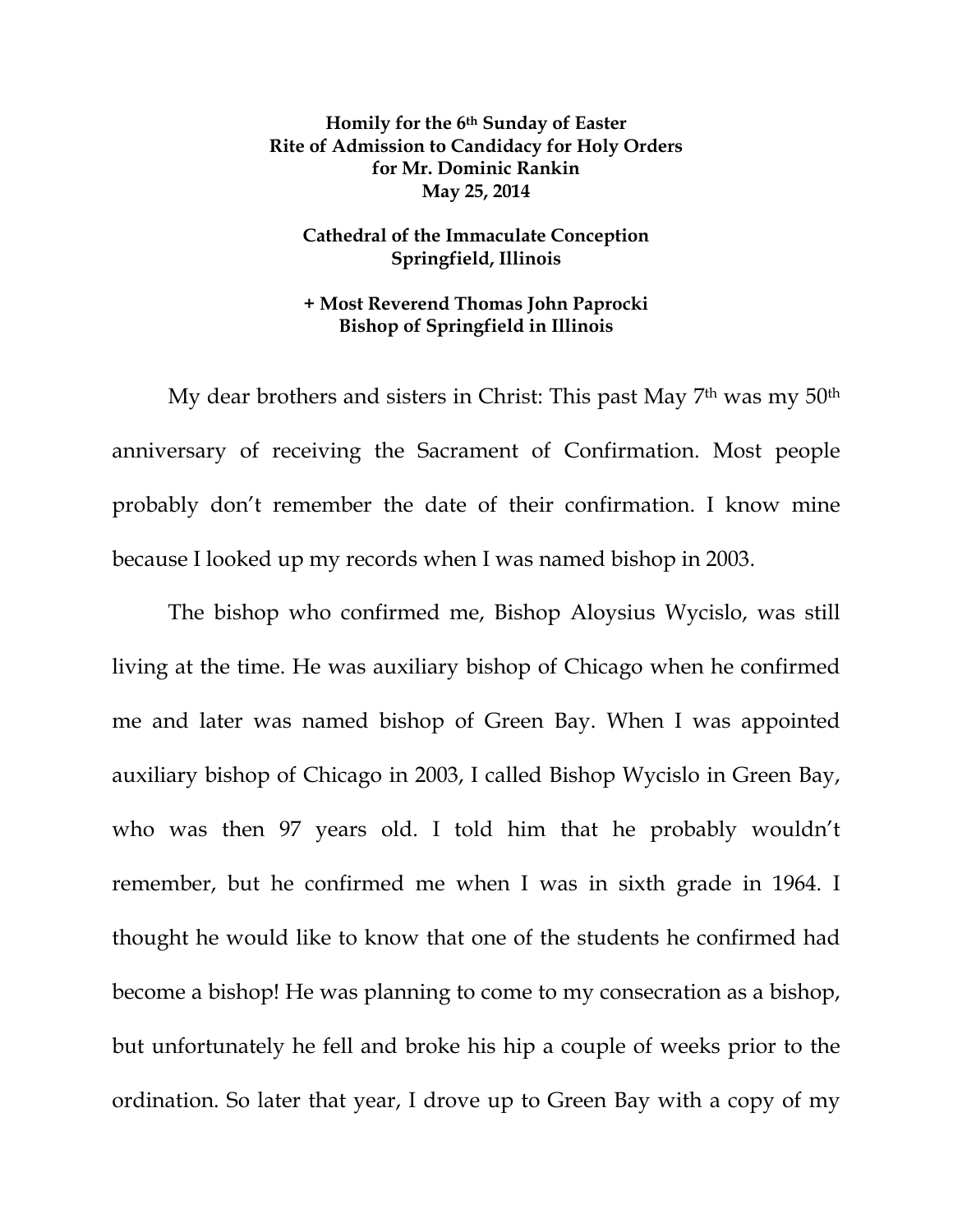confirmation certificate and took him out for lunch to celebrate. It was a wonderful visit and also very timely, since he died just a few months after that.

The Sacrament of Confirmation is very much on my mind during this time of the year as I travel throughout our diocese to administer it to our young people. It is also a sacrament that the Church is inviting us to focus on now as we near the celebration of the Feast of Pentecost, the day on which the Holy Spirit came upon the Apostles to strengthen them for carrying the Church forward following Christ's Resurrection and Ascension into Heaven. It is the fulfillment of the promise that we hear from Him in today's Gospel where He tells His disciples: "I will not leave you orphans; I will come to you" (John 14:18).

In our first reading from the Acts of the Apostles, we have the story of a primitive form of the Rite of Confirmation whereby the Apostles Peter and John are called to Samaria to impart the Holy Spirit through the laying on of hands. (Acts 8:14-17) This is very much the same way that Confirmation is administered today. As a successor to the Apostles, I am called to come to various parishes to share the Holy Spirit through the laying on of hands and by anointing the candidates with Sacred Chrism.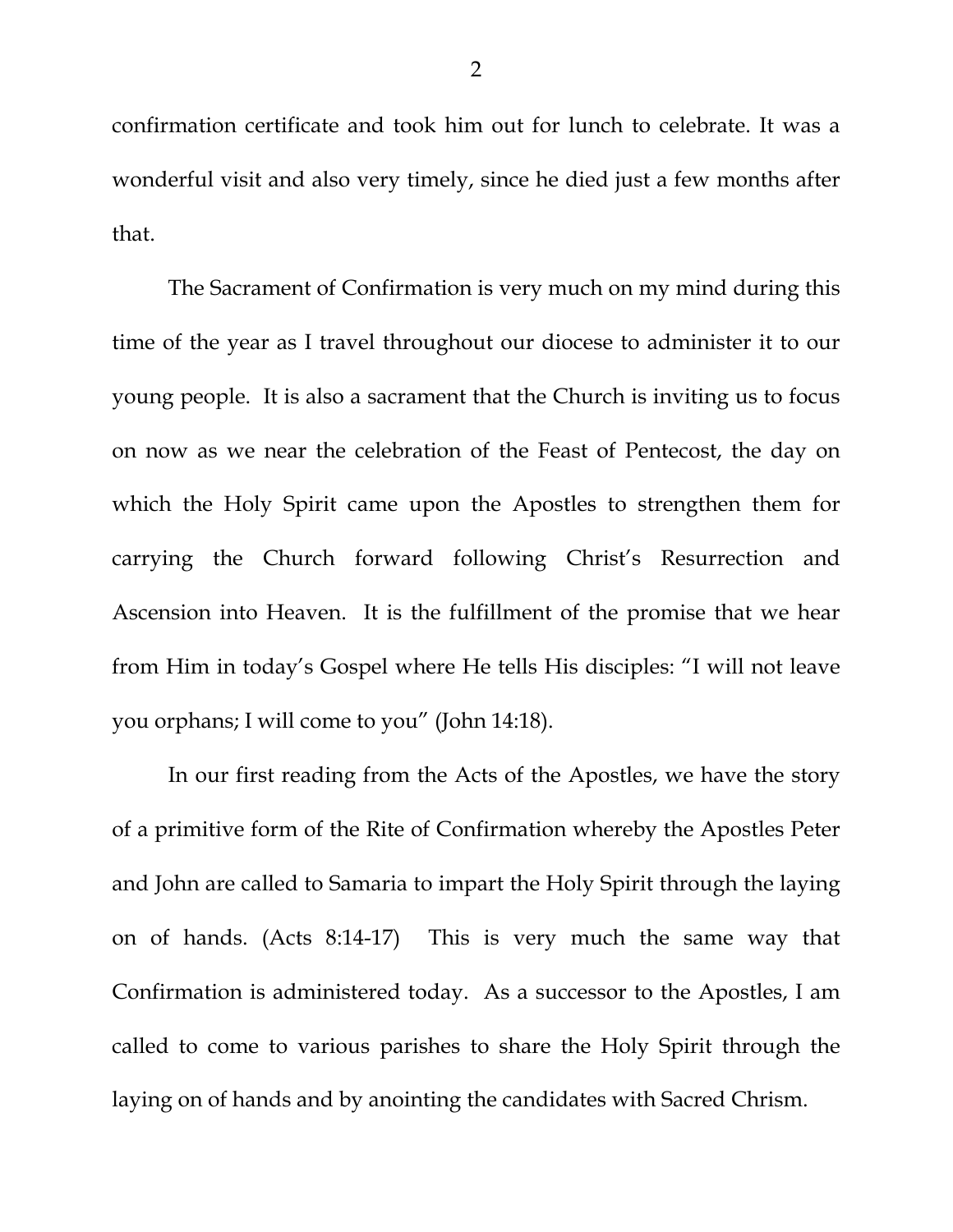By receiving the Sacrament of Confirmation, we are brought into a deeper relationship with Christ by receiving a greater share in His life through the Holy Spirit which we receive. In a recent Wednesday General Audience, Pope Francis said the following about the Holy Spirit:

The Holy Spirit constitutes the soul, the life blood of the Church and of every individual Christian: He is the Love of God who makes of our hearts his dwelling place and enters into communion with us. The Holy Spirit abides with us always, he is always within us, in our hearts.1

Continuing on, the Holy Father then speaks of how we are to see the Holy Spirit as a gift, but not just any gift. He says:

The Spirit himself is 'the gift of God' *par excellence* (cf. Jn 4:10), he is a gift of God, and he in turn communicates various spiritual gifts to those who receive him. The Church identifies seven, a number which symbolically speaks of fullness, completeness.2

The Sacrament of Confirmation increases the gifts of the Holy Spirit within us to unite us more closely to Christ and His Church and to give us a special strength "to spread and defend the faith by word and action as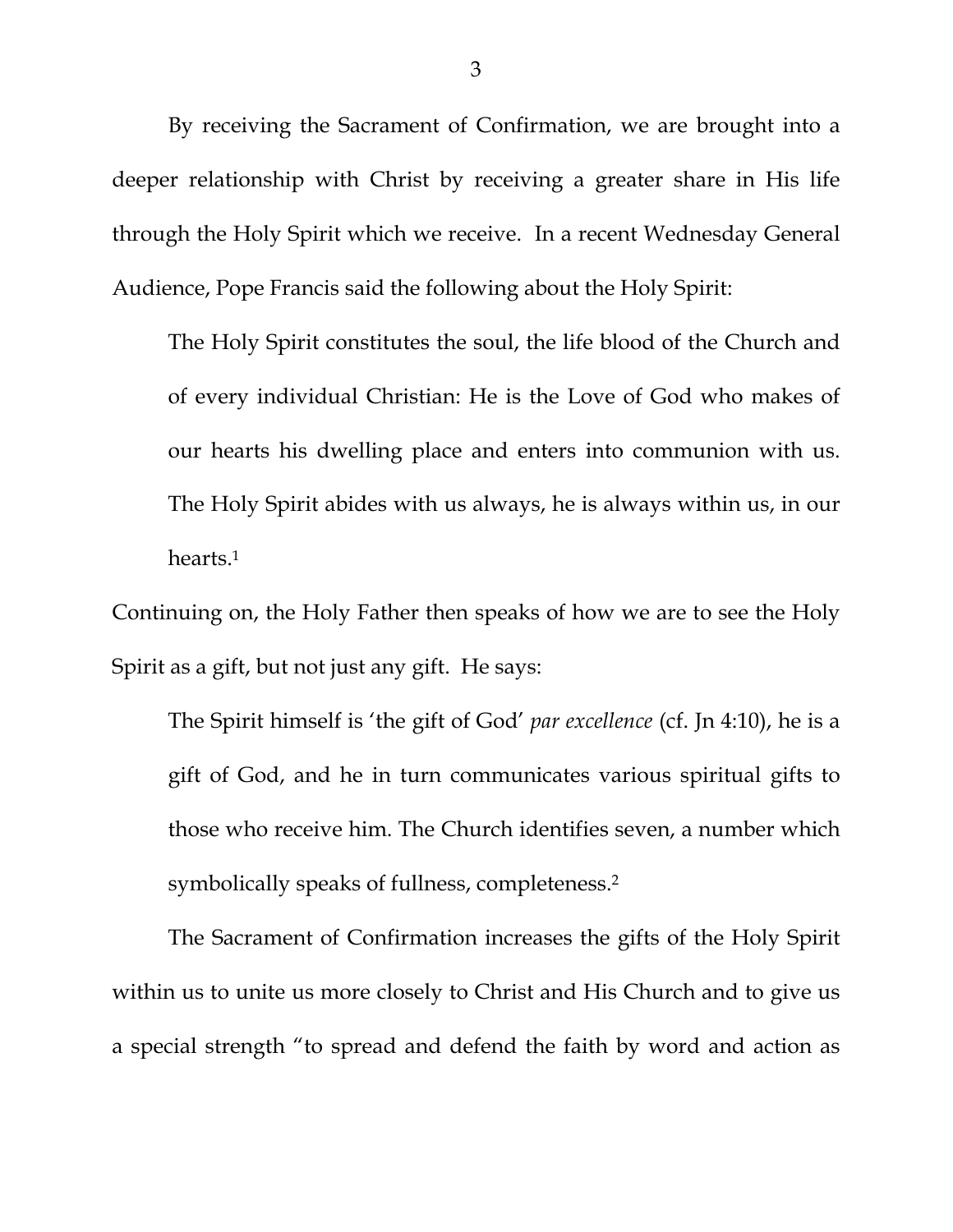true witnesses of Christ, to confess the name of Christ boldly, and never to be ashamed of the Cross."3

The gifts of the Holy Spirit are not meant to be placed on a shelf to admire as we might do with a statue or a picture. Rather, the Lord has given us these gifts that they might be used, not just for our own benefit, but also for the benefit of others. Last year on April 29, 2013, Pope Francis spoke to 100,000 people gathered in St. Peter's Square for a "Day of Confirmands" Mass. The pope invited the faithful to see the transformation of the Holy Spirit in our lives as a calling from God to transform the world. By allowing ourselves to be guided by the Spirit, we "allow God's constant help to make us new men and women, inspired by the love of God which the Holy Spirit bestows on us!"

The Holy Father exclaimed, "How beautiful it would be if each of you, every evening, could say: Today at school, at home, at work, guided by God, I showed a sign of love towards one of my friends, my parents, an older person! How beautiful!"4

The examples given by the pope remind us that transforming the world does not necessarily mean that we have to do remarkable things that make the front page of the newspaper. There are many ways in which we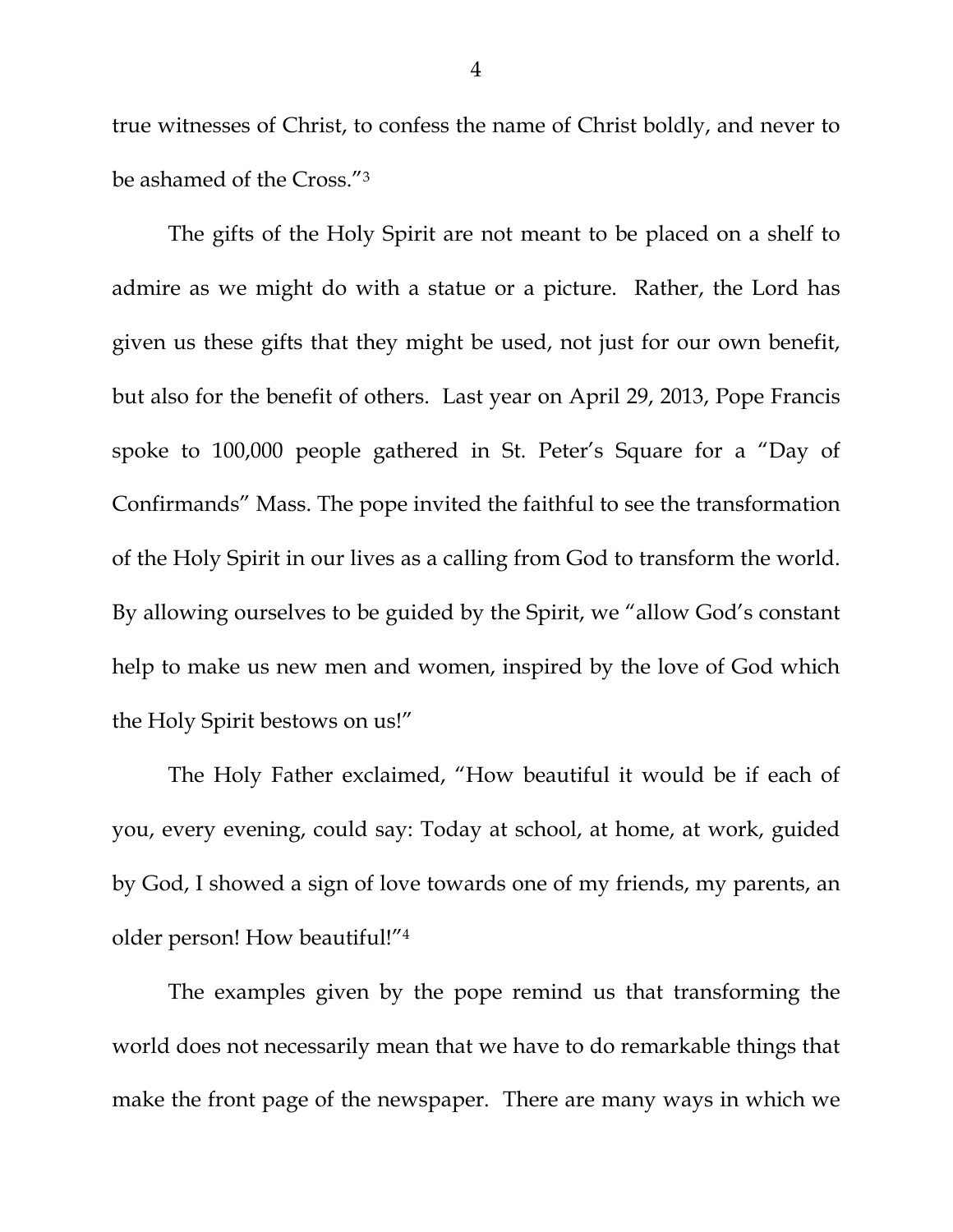can share the gifts that God has given to us, ways that are often unnoticed by the large majority of the Church, yet no less important.

At the same time, we do have many examples of ways in which the gifts of God are shared in very visible ways. We experienced this yesterday right here in the Cathedral as two young men were ordained priests for our diocese. In presenting themselves for ordination, they expressed their desire to give the rest of their lives to the Church, that they might use the gifts they have received for God's greater glory and the salvation of souls. We give thanks to Almighty God for their generosity in sharing these gifts with us in the ministry that they have undertaken.

Immediately after this homily, I will be admitting Mr. Dominic Rankin to candidacy for Holy Orders for our diocese. Being admitted to candidacy is one of the formal steps that a seminarian takes in his formation program, a step which expresses his willingness to continue on the path that he has already begun toward ordination to the priesthood. Dominic will express his intentions publically before me as his bishop, which I will then officially accept.

Dominic, from this day on, you must cultivate more fully your vocation using especially those means that can be offered to you as help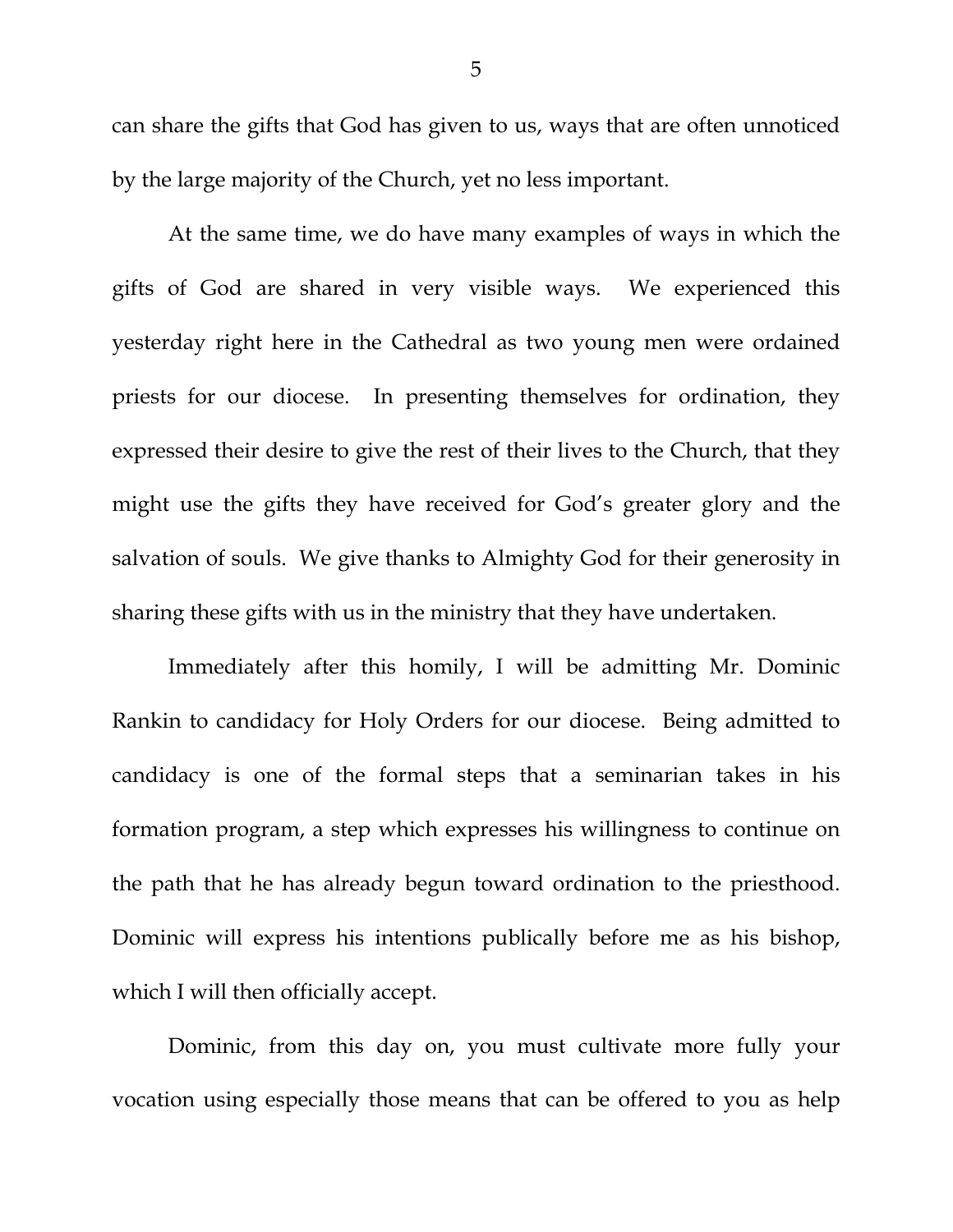and support by the ecclesial community entrusted with this task. You are encouraged to continue to develop the many gifts that the Lord has given to you, knowing that by doing so, you are preparing yourself to be the very best instrument possible of God's grace and mercy, serving in love the faithful of our diocese. Be assured of our prayers and support for you as you take this next step in your formation. Your growth will not just be for your benefit, but it will be a source of great blessing to us as well.

As we continue our celebration, let us each be mindful of the gifts of the Holy Spirit that we have received and then ask the Lord how He would like for us to be more generous in sharing those gifts with those around us, particularly here in this parish. By being open to the sharing of these gifts, we ensure that this parish will continue to be a strong cell in our particular Church in the Diocese of Springfield in Illinois and in the universal Church throughout the world. By remaining faithful to this seemingly small piece of the larger picture in the Church, we do our part in preparing for the return of the Lord at the end of time, when we all hope to be welcomed by Him into the glory of Heaven for all eternity.

May God give us this grace. Amen.